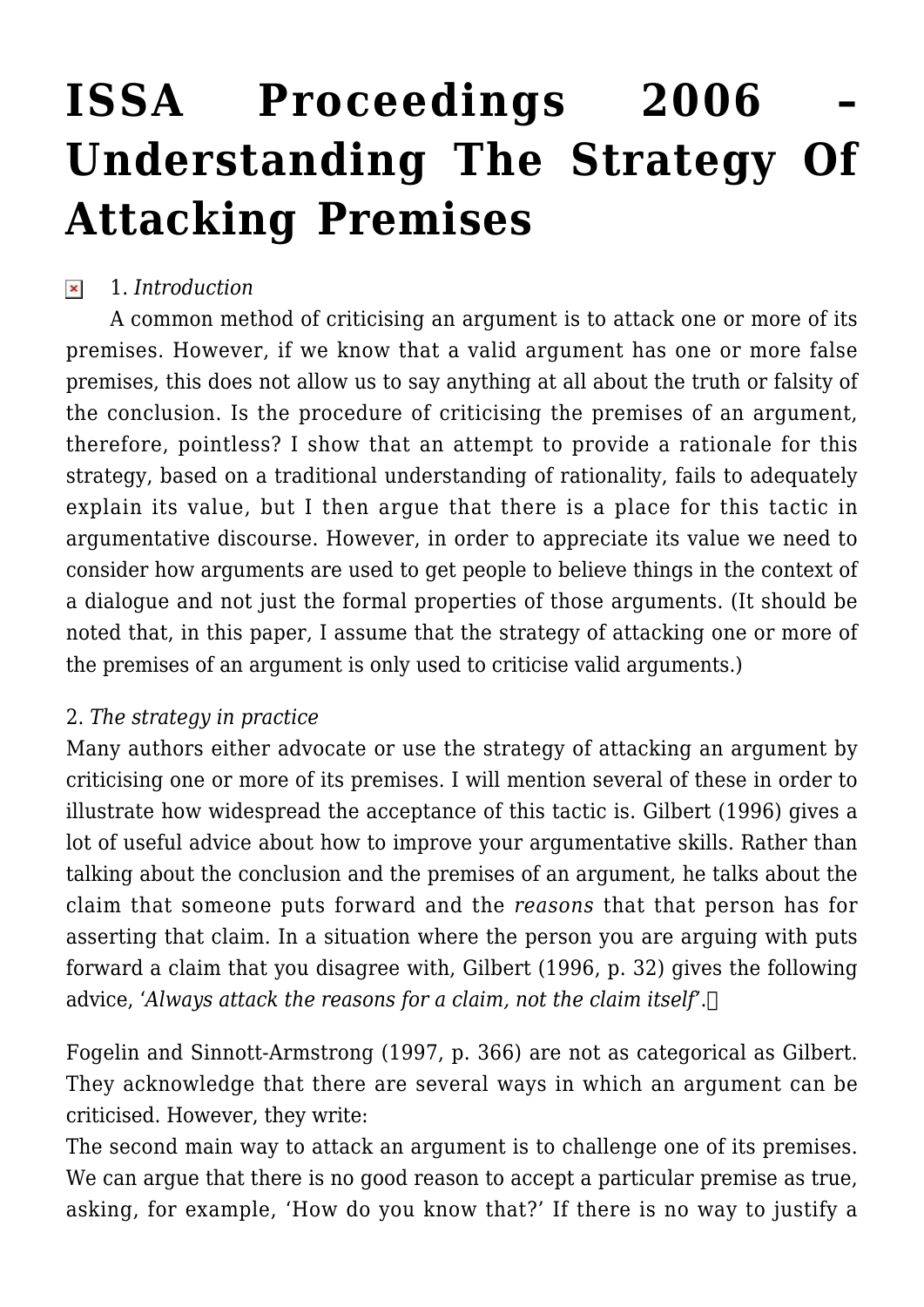premise, then the argument usually fails to justify its conclusion. More strongly, we can argue that the premise is actually false. In this second case, we refute an argument by refuting one of its premises.

Like Fogelin and Sinnott-Armstrong, Schopenhauer, in an essay only published after his death, states that there are several ways in which an opponent's thesis can be refuted. One of these he calls the *direct* method. He writes that the 'direct course attacks the reasons for the thesis' and that, if successful, this 'direct refutation shows that the thesis is not true' (Schopenhauer 2005, p. 174).

Some writers do not explicitly state this way of attacking an argument, but just use it. Reinard is one of these. He considers someone who 'is opposed to the current welfare system because he or she believes benefits go to many who are capable of working' (Reinard 1991, p. 308). The argument used here has an unexpressed premise and the conclusion is not fully expressed. We can take the conclusion to be the statement that the current welfare system is unfair and the unexpressed premise to be the proposition that, in a fair welfare system, benefits do not go to those who are capable of working. (Whether or not this is the best way to reconstruct this argument is not the issue here.) Reinard says that one way of criticising this argument is to 'cite evidence that fewer than five percent of welfare recipients could work if jobs were available in their vicinities'. He is attacking the claim that the current welfare system is unfair by showing that one of the reasons given for this claim is false.

Shaw also uses the strategy of criticising an argument by attacking one of its premises without explicitly stating it. One of the arguments he analyses is, 'Most of those who say they believe in capital punishment do not really believe in it. For if they were called upon to carry out an execution themselves they would not be able to bring themselves to do it ' (Shaw 1997, p. 61). He first notes that there is an unexpressed premise in this argument and he says that this is the statement, [Anyone] who sincerely believed capital punishment was right would be prepared to carry out the punishment himself'. Whether or not this is the most likely unexpressed premise is not the issue here. What is relevant is that Shaw criticises the argument he has reconstructed by showing that the unexpressed premise is suspect. He does this as follows, 'A person might surely fail to carry out an execution because he regarded executions as unpleasant rather than wrong. It is only too possible to shirk unpleasant tasks one thinks ought to be done, leaving it to others to perform them'. $\Box$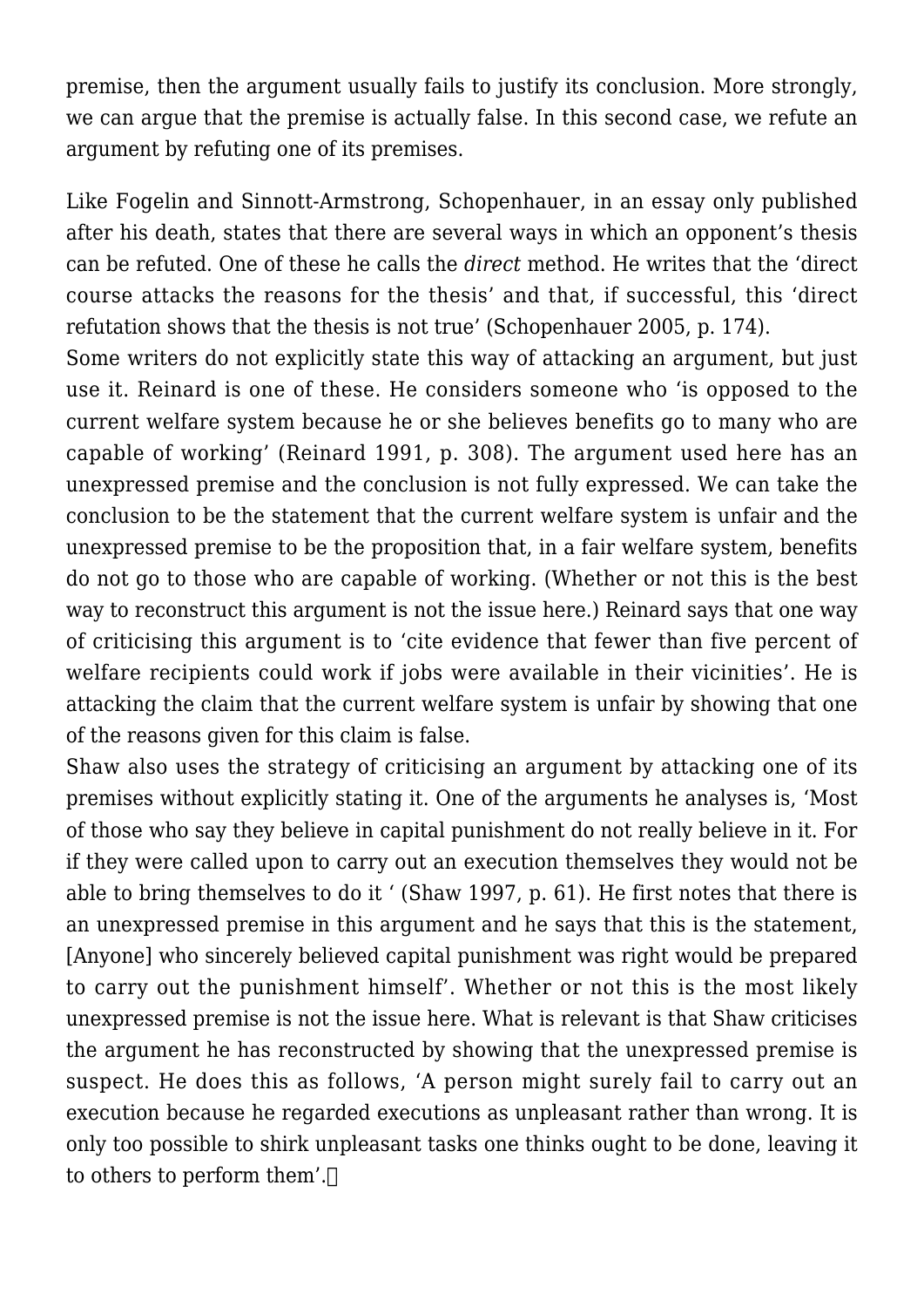# 3. *An attempted rationale for the strategy*

Gilbert is one of the few writers who attempts to give a rationale for the strategy of attacking an argument by criticising one or more of its premises. He is a rationalist and he puts forward the following principle of rationality, '*Always assume that people have reasons for their beliefs'* (Gilbert 1996, p. 35). For him, in the context of argumentation, 'being rational means providing reasons for beliefs' (Gilbert 1996, p. 34).

The conception of rationality that Gilbert is here assuming is very old. It has been called *uncritical* or *comprehensive rationalism* (Popper 1966, p. 230) and also *panrationalism* (Bartley 1984, p. 85). Bartley (1984, p. 93) says that comprehensive rationalism consists of two requirements:

These are (1) that any position which can be justified or established by rational argument is to be accepted; and (2) that *only* positions which can be justified or established by rational argument are to be accepted.

Thus, in comprehensive rationalism the only way in which a belief can be justified is by showing that it follows logically from other justified statements. There is no way of justifying a belief other than by showing it to be the conclusion of a valid argument whose premises have themselves been established.

Comprehensive rationalism can easily be shown to be untenable. Consider some position, claim or standpoint. For the comprehensive rationalist to accept this claim it has to be justified or established by rational argument. That is to say, it has to follow logically from other justified positions. The only way in which these positions can themselves be established is by means of rational argument. That means that they have to follow logically from other established positions which themselves have been justified by means of rational argument and so on. Such a view of rationality entails that no position whatsoever can ever be justified, because the attempt to justify any belief would lead to an infinite regress.

Gilbert (1996, p. 34) is well aware that his principle of rationality cannot be universally valid and his discussion brings out the untenability of comprehensive rationalism in another way:

Someone who believes something without reason is being irrational. In terms of argument, being rational means providing reasons for beliefs. In the end all of us may be irrational, since sooner or later we reach a point of ultimate beliefs (for which it is impossible to provide reasons).

In order to prevent an infinite regress of reasons, Gilbert accepts that people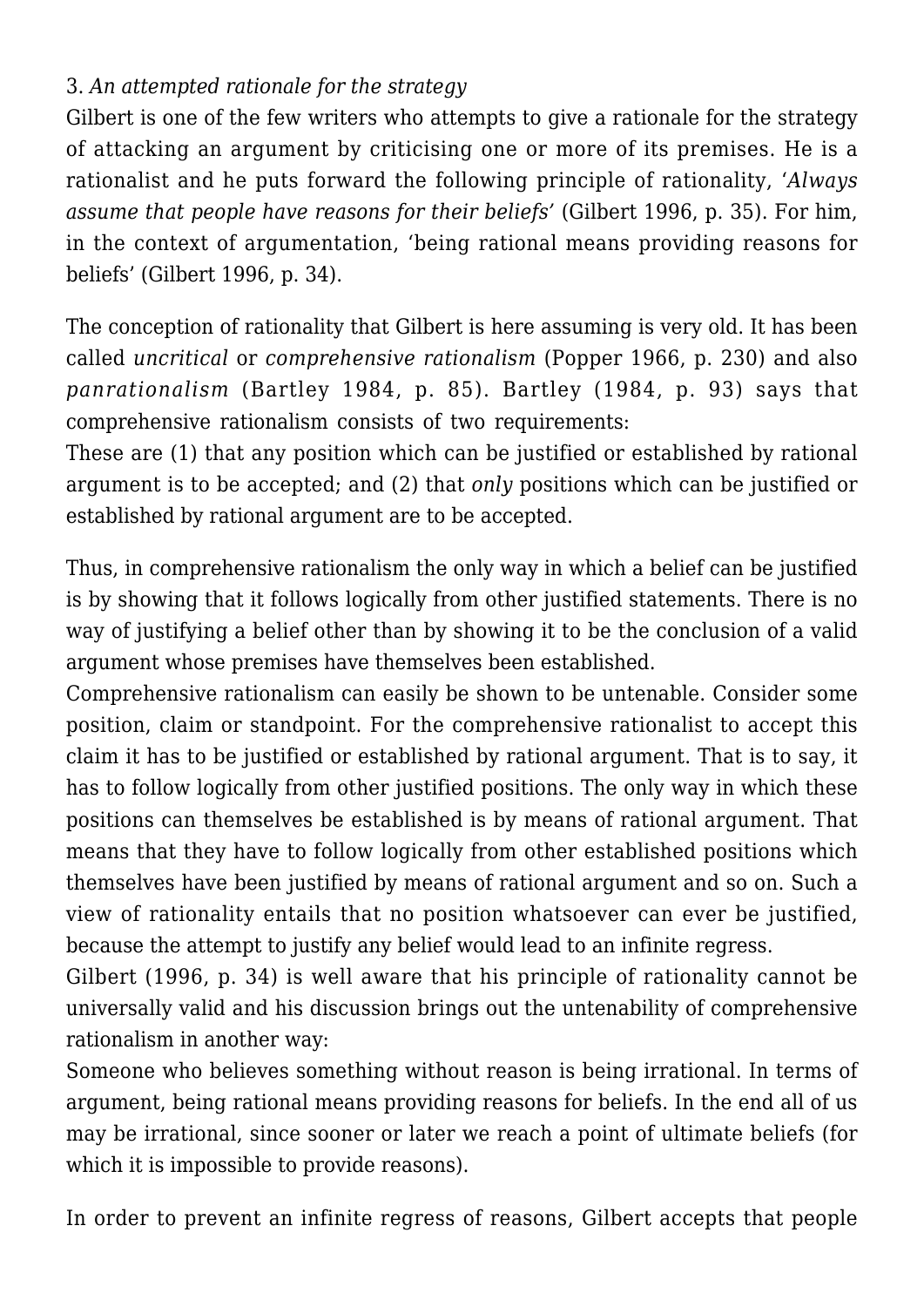must have some beliefs which they have acquired directly in some way and not as a result of argumentation. Because of his principle of rationality, this acquisition must have been irrational. In fact, the situation is even worse than this because Gilbert's acceptance of the existence of ultimate beliefs shows that his comprehensive rationalism is inconsistent. He begins by assuming that a rational person has reasons for all his beliefs and ends by acknowledging that that person must have beliefs for which reasons cannot be given. As Gilbert's comprehensive rationalism is inconsistent it cannot be used to provide a rationale of the strategy of criticising an argument by attacking one or more of its premises.

A common response to the realisation that comprehensive rationalism is untenable is to adopt a different account of rationality which has been called *limited rationalism* (Bartley 1990, p. 232). A limited rationalist accepts that some beliefs cannot be justified by means of rational argument, but he then insists that every other rational belief must be ultimately justified in terms of some collection of justification-terminating beliefs. That is to say, the limited rationalist accepts that all the leaf nodes of the tree of justificatory reasons for every one of his beliefs consist of statements belonging to a privileged class of justificationterminating beliefs which are established in some non-argumentative manner. Limited rationalists disagree about the nature of the justification-terminating beliefs and also about the ways in which those beliefs are established extralogically. I will mention three varieties of limited rationalism for illustrative purposes, but there are many more.

A very popular version of limited rationalism is *empiricism* in which the collection of justification-terminating beliefs consists of observation statements which are established on the basis of sense experience.

Williams (1999, p. 180) presents a 'picture of human knowledge as an evolving social phenomenon'. The collection of justification-terminating beliefs in his account consists of those beliefs that are generally accepted by some community. He writes, 'at any given time we must have some stock of beliefs which are not thought to be open to challenge' (Williams 1999, p. 83).

Wittgenstein can be interpreted as saying that our justification-terminating beliefs are established by our form of life. In *On Certainty* he is much troubled by the practice of asking for and giving reasons. He writes that some people behave '[as] if giving grounds did not come to an end sometime. But the end is not an ungrounded presupposition: it is an ungrounded way of acting' (Wittgenstein 1969, p. 17e). Thus, the class of justification-terminating beliefs are grounded, not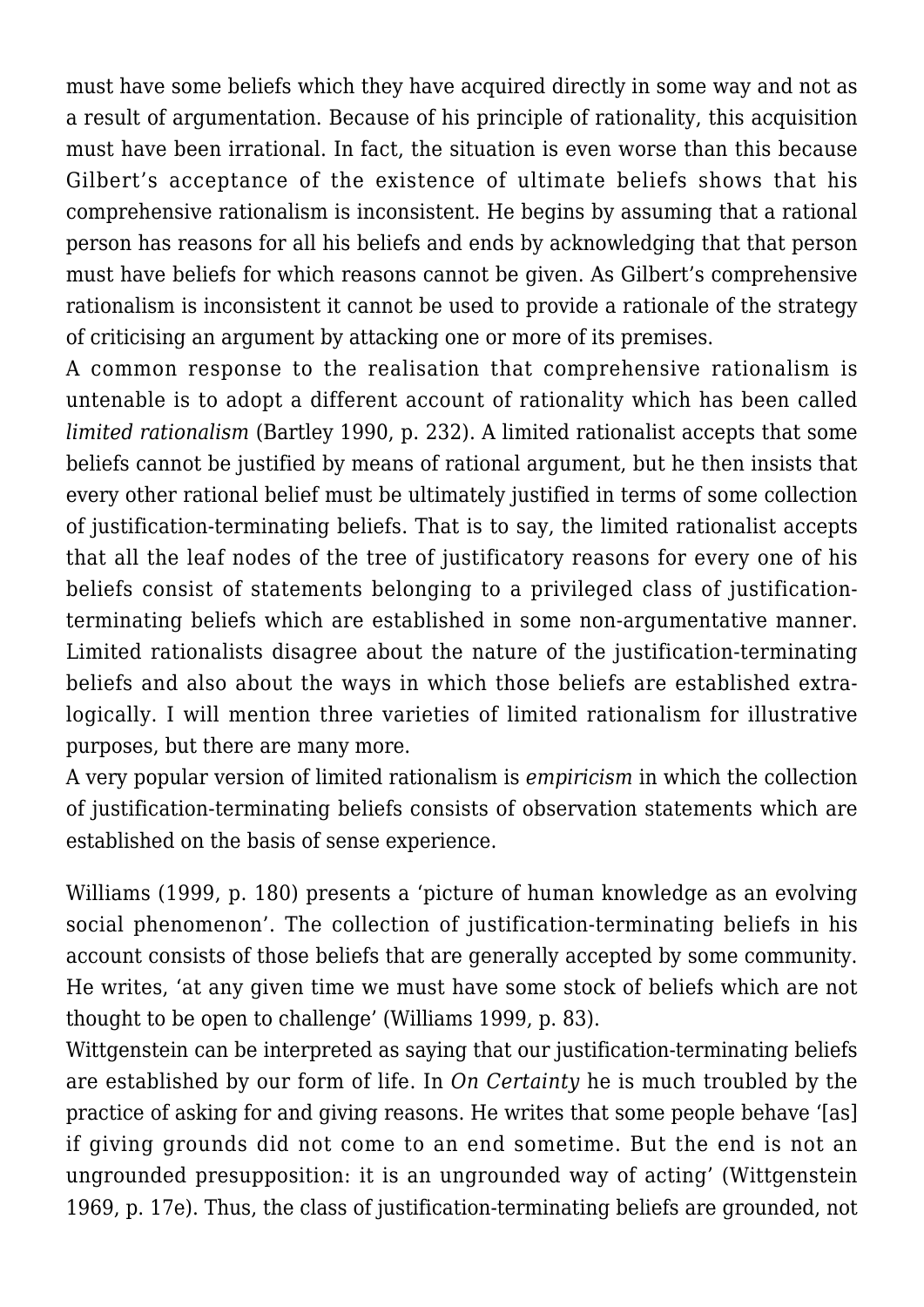by other beliefs, but by a particular form of life.

The main problem with all varieties of limited rationalism is that no rational account can be given for the choice of justification-terminating beliefs. That choice has to be irrational. This is because, for the limited rationalist, being rational means providing reasons for all beliefs except justification-terminating beliefs. Reasons, therefore, cannot be given for those beliefs. Limited rationalism can, therefore, be seen to be relativistic and fideistic: the collection of justification-terminating beliefs is chosen by an irrational act of will and, being irrational, any such choice is as good as any other.

To overcome the difficulties of comprehensive and limited rationalism Bartley has proposed a new version of rationalism which he calls *pancritical rationalism.* Rather than thinking that 'being rational means providing reasons for beliefs' (Gilbert 1996, p. 34) or that being rational means providing reasons for all beliefs except a privileged class of justification-terminating beliefs, Bartley holds that being rational means that you are willing to allow any of your beliefs to be criticised. He stresses that there are many different ways in which a claim can be criticised (Bartley 1984, pp. 126-136). However, there is at least one method of criticism that he outlaws and that is the strategy of criticising an argument by attacking one or more of its premises. Bartley outlaws this strategy indirectly.

Before we can attack the reasons that someone has for a claim we have to ascertain what those reasons are and that is achieved by asking a question like 'How do you know?' Bartley (1984, p. 113) sees no place for this question. He writes, 'The traditional demand for justification – the 'How do you know?' question – would not legitimately arise [in pancritical rationalism]'. He explains why as follows:

Any view may be challenged by questions such as 'How do you know?', 'Give me a reason', or 'Prove it'. When such challenges are accepted by citing further reasons that justify those views under challenge, these views may be questioned in turn. And so on forever. Yet if the burden of justification is perpetually shifted to a higher-order reason or authority, the contention originally questioned is never effectively defended. One may as well never have begun the defence: an infinite regress is created (Bartley 1990, p. 231).

I have a great deal of sympathy for pancritical rationalism, but I think that Bartley is wrong to forbid the use of the question 'How do you know?' and thereby outlaw the strategy of attacking premises as a legitimate method of criticism. His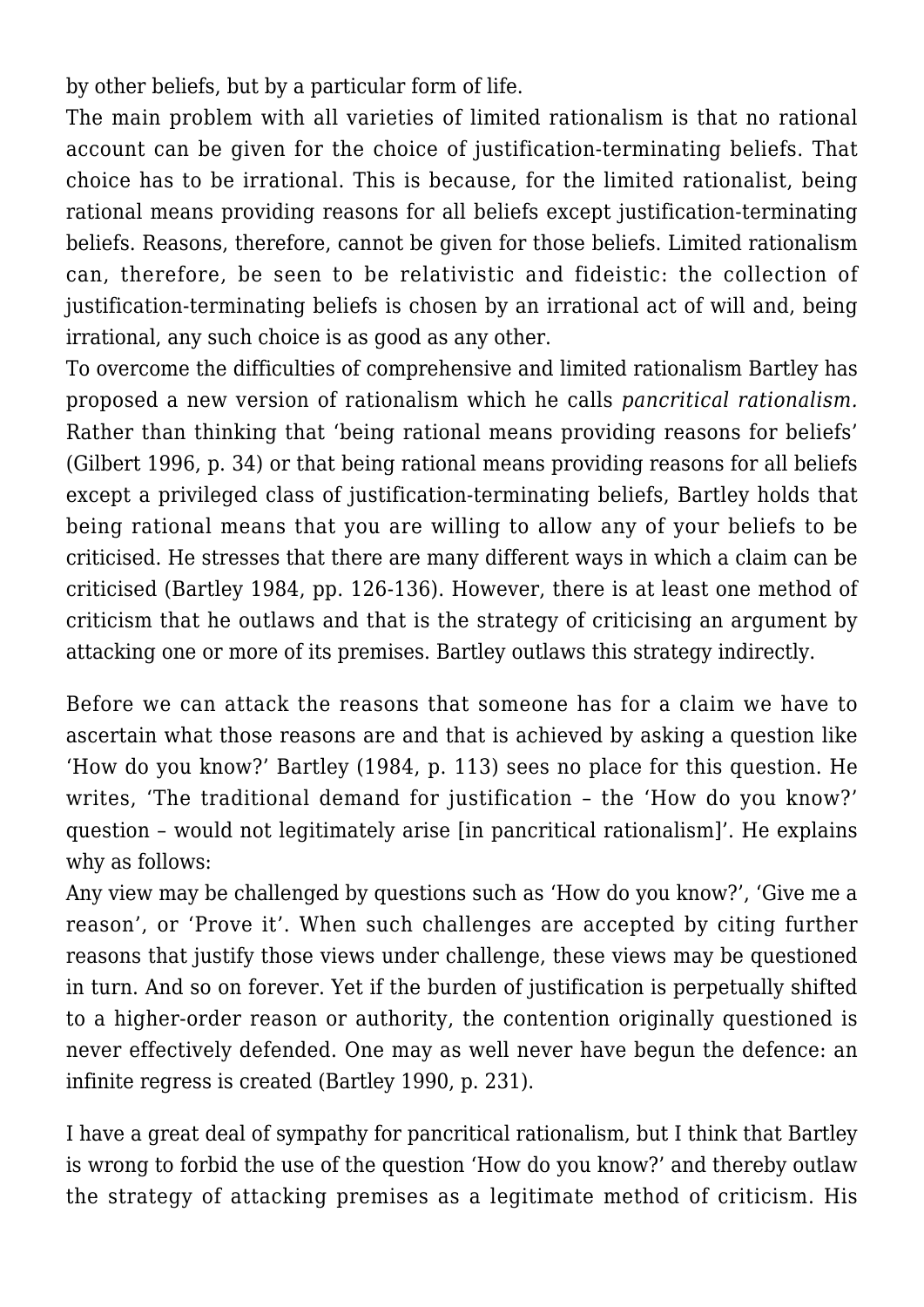argument is flawed because asking the question 'How do you know?' does not necessarily lead to the creation of an infinite regress. Above I discussed the claim made by Gilbert (1996, p. 35) that people always have reasons for their beliefs. This does lead to an infinite regress, because those reasons are themselves beliefs. Bartley's claim is significantly different because he is talking about one person asking another for reasons. No one can ask another an infinite sequence of questions. Furthermore, having asked the question 'How do you know?' once, the questioner does not have to ask it again. He could change to a different kind of challenge. He could say, for example, something along the following lines, 'But that contradicts what you said earlier' or 'Your claim has these unacceptable consequences'. In fact, he does not have to challenge everything his opponent says. The opponent may actually say something that the questioner agrees with.

Not only is Bartley's stated reason for outlawing the strategy of asking for and criticising reasons flawed, he also implicitly endorses the use of this strategy! For example, in discussing the critical method that he employs in his book *The Retreat to Commitment* he says, 'I do not pretend to give an exhaustive critique of the thinkers or the systems of thought which I discuss and criticize' (Bartley 1984, p. xxvi). He continues, 'I have tried to aim my criticisms at only the most basic assumptions of these systems of thought, their feet as it were, without which they cannot stand.' Thus, concerning each system of thought that he discusses, Bartley's strategy is to attack the premises (which he calls 'feet' or 'basic assumptions') from which the statements that make up that system follow. The result of this is to show that all those statements are false. Those statements are all conclusions of different arguments having the same premises. Thus, Bartley uses the strategy of attacking premises to criticise a set of conclusions and not just a single conclusion, but he uses it nonetheless.

As already mentioned, I have a lot of sympathy for Bartley's pancritical rationalism, but I also think that the strategy of attacking the premises of an argument is an important argumentative tactic. Thus, the task to which I now turn is that of legitimising that strategy in a way that can be accommodated within pancritical rationalism.

## 4. *Legitimising the strategy*

In order to appreciate the strategy of asking for and criticising reasons we have to stop thinking of arguments as abstract objects to be studied without regard to their use. The legitimacy of the practice of asking for and challenging reasons can only be explained by looking at arguments that are being used to try and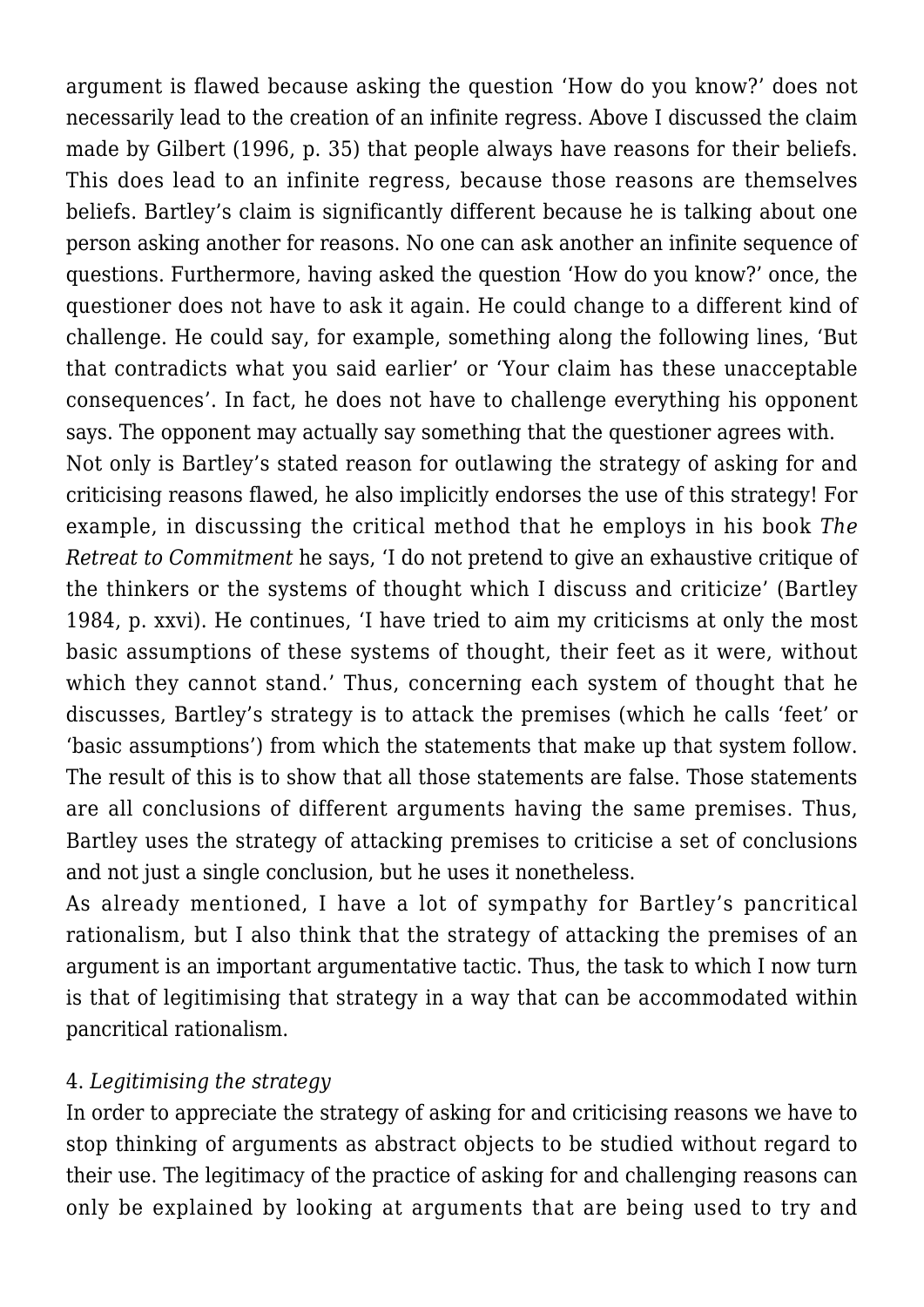persuade someone of the truth of some claim. Consider, for example, the following argument, which I have already mentioned and which is based on (Shaw 1997, p. 61), 'If a supporter of capital punishment was called upon to carry out an execution, he would be unable to do so. Anyone who sincerely supported capital punishment would be prepared to carry out the punishment himself. Therefore, supporters of capital punishment are insincere.' When such an argument is presented without any consideration being given to its use, then showing that one or more of its premises is false tells us nothing at all about the truth-value of the conclusion. There is a role for the study of arguments as abstract objects without consideration being given to their use. However, it is a mistake to think that studying arguments in this way exhausts everything interesting that can be said about them. No doubt, arguments can be put to many different uses. It is when they are used to influence people's beliefs in the context of a dialogue that the strategy of attacking reasons makes sense.

Many rules would appear to govern argumentative discourse, but two in particular are especially relevant to understanding the strategy of criticising an argument by attacking one or more of its premises. The first applies to much more than just argumentative discourse and was called, by the eighteenth-century philosopher Thomas Reid, the principle of credulity. This 'is a disposition to confide in the veracity of others, and to believe what they tell us' (Reid 1997, p. 194).

He adds that this principle 'is unlimited in children, until they meet with instances of deceit and falsehood: and it retains a very considerable degree of strength through life.' Because of this principle, we do not need a reason in order to believe what we are told, but we do need a reason to reject what we hear.

The second rule that governs argumentative discourse and is relevant to understanding the strategy of attacking premises is a restricted version of, what Harman (1986, p. 12) has called, the *logical closure principle*. Harman's principle states that a person's beliefs should be closed under logical implication: if a proposition follows logically from your beliefs, then you should believe that as well. The logical closure principle is controversial. Since every statement has an infinite number of logical consequences (to be precise, it has countably many logical consequences), the logical closure principle would mean that anyone with at least one belief would have infinitely many beliefs. For my purposes I only need a restricted version of this principle which states that if you *believe* that a proposition follows logically from your beliefs, then you should believe that as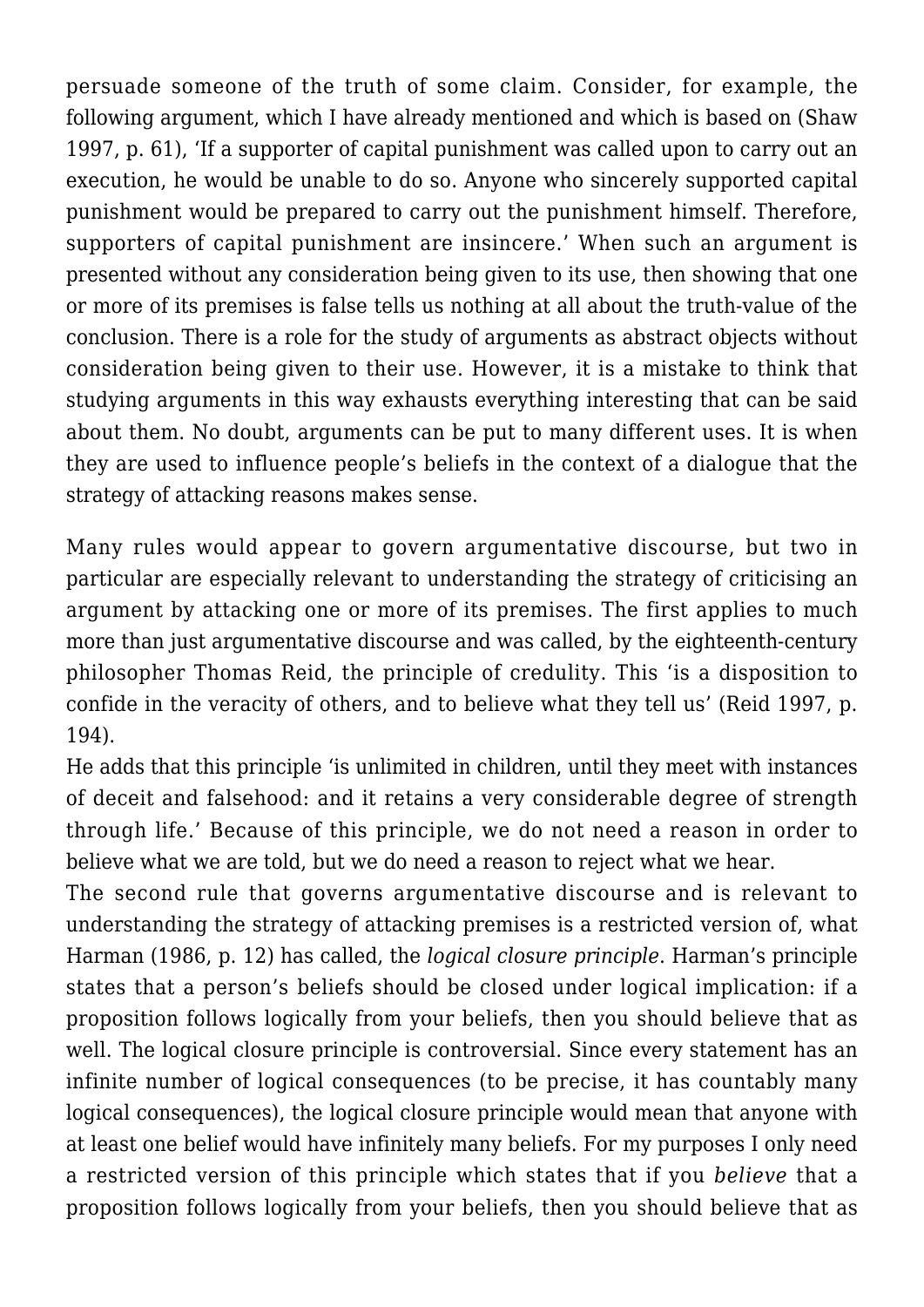well. In the original principle you do not need to know or believe that the proposition in question follows from your beliefs, whereas in the restricted version you have to believe that the inference from your beliefs to the proposition in question is valid.

I will show the usefulness of the strategy of attacking reasons by considering a concrete example of its employment. In this I make use of the argument from Shaw (1997, p. 61) that has already been mentioned. Consider a conversation between two people. One of them, the protagonist, asserts, 'Supporters of capital punishment are insincere.' (Following van Eemeren and Grootendorst (1992, p. 35), I call the person who makes the assertion the *protagonist* and the hearer the *antagonist.*) We may assume that the antagonist does not believe this assertion at the beginning of the dialogue. Because of Reid's principle of credulity, people generally believe what they are told, so, if the antagonist does not challenge this assertion in some way, he should accept it. If he does not criticise the protagonist's claim, then the protagonist would be right in thinking that he had convinced the antagonist that supporters of capital punishment are insincere. There are many ways in which the antagonist could reply to the protagonist's assertion which would indicate that he did not accept it. One of these is to ask 'How do you know that?' or 'Why do you believe that?' Such a question has several purposes in argumentative discourse. One of them is to indicate to the protagonist that the antagonist has not believed the assertion and it can, thus, be interpreted as a challenge, 'Convince me of the truth of your statement.' It also, as Norman (1997, p. 487) puts it, 'temporarily suspends the claimant's right to use the claim questioned. The implicit understanding is that, if entitlement to the claim is to be redeemed, adequate grounds must be provided.' The protagonist's ultimate aim might be to convince the antagonist that capital punishment should be abolished and his argument for this position may depend on the claim that supporters of capital punishment are insincere. Thus, he needs to convince the antagonist of this claim. The question 'How do you know?' prevents him from using this claim as a premise until he has convinced the antagonist to believe it.

In reply to the antagonist's question 'How do you know?' the protagonist might reply, 'Anyone who sincerely supported capital punishment would be prepared to carry out the punishment himself. Furthermore, if a supporter of capital punishment was called upon to carry out an execution, he would be unable to do so.' If the antagonist were to accept these reasons, then, because of the restricted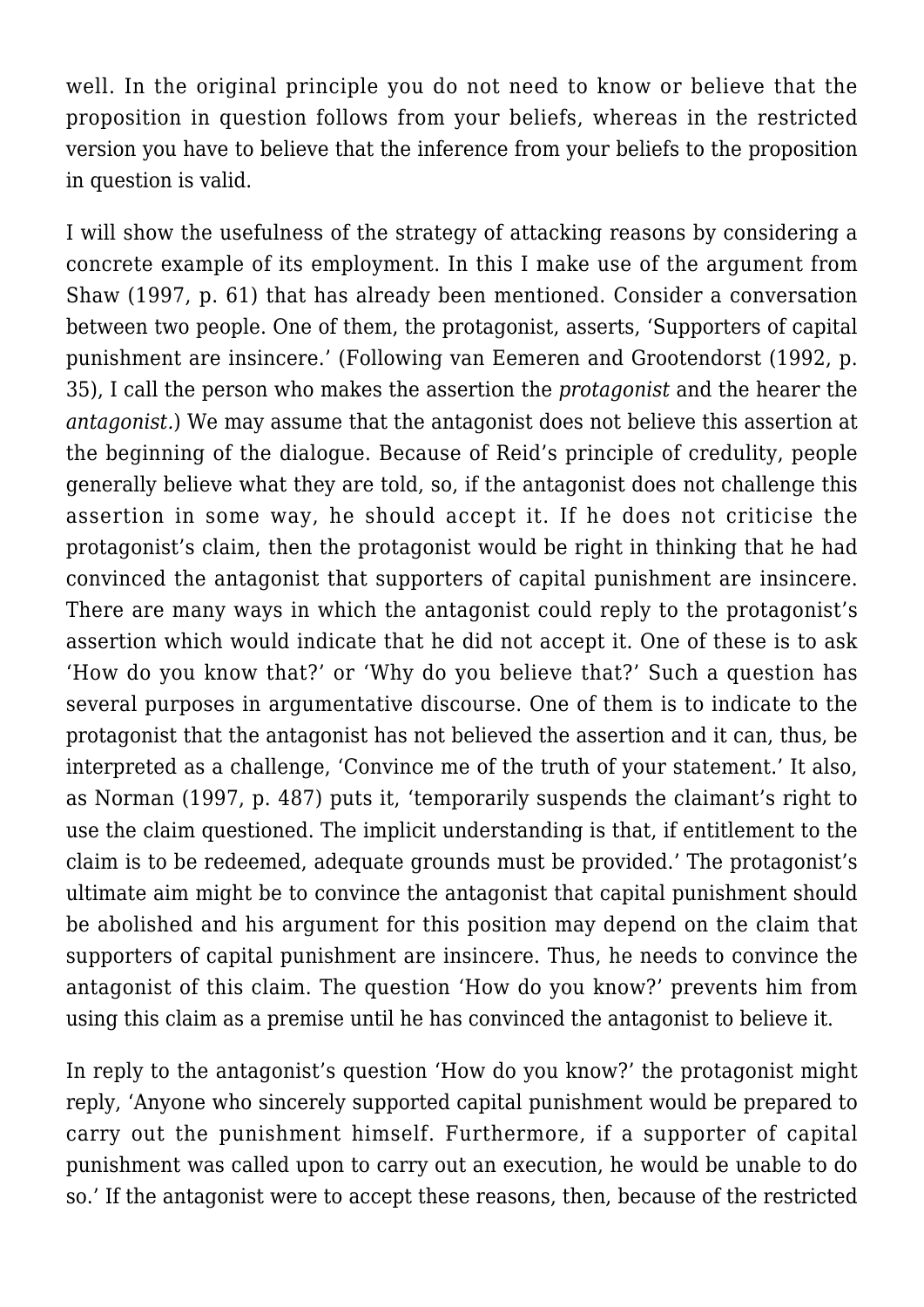logical closure principle, he would be committed to accepting the claim. If he does not challenge the reasons given, by Reid's principle of credulity, he would be assumed to have believed them. And believing the reasons, he would be forced to believe the claim. (He can challenge the reasons given for a claim in many different ways. He could ask again 'How do you know?' However, he could adopt some other strategy, like showing that the reasons had consequences that the protagonist found unacceptable.)

Reid's principle of credulity helps to explain why the strategy of attacking premises has a place in argumentative discourse. In an argument one person tries to convince another of a claim, that is to say, he tries to get the other person to believe that claim. One way of getting someone to believe something that they are reluctant to believe is to get them to accept reasons from which that claim follows. If the antagonist does not attack those reasons, the protagonist can assume he has accepted them and thus, by the restricted logical closure principle, that he has been forced to accept the controversial claim. That is why the antagonist must challenge one or more of the reasons given for a claim that he does not want to accept.

The strategy of attacking premises comes into its own when arguments are used to influence beliefs in the context of a dialogue. In argumentative discourse, if the antagonist does not challenge an assertion made by the protagonist, it can be legitimately assumed that he accepted that assertion. Challenging an assertion is a way of signalling to the protagonist that the antagonist does not believe it. And not believing one of the reasons given for a claim shows that he does not believe the claim. In argumentative discourse, if I do not believe one or more of the reasons given for a claim that I have challenged, then it can be correctly assumed that I do not believe the claim. Contrast this with the formal properties of the same argument: if one or more of its premises are shown to be false, then the conclusion can be either true or false. The falsity of one or more of the premises of a valid argument is not transmitted to its conclusion, but, in argumentative discourse, my not believing one of the reasons given for a claim I have challenged is transmitted to that claim. Thus, the strategy of attacking premises makes sense in argumentative discourse.

My legitimisation of the strategy of attacking premises in the context of an argumentative dialogue depends on the acceptance of only two rules, namely Reid's principle of credulity and the restricted logical closure principle. These two rules are not inconsistent with the tenets of pancritical rationalism. Thus, they allow us to legitimise the strategy of criticising premises while at the same time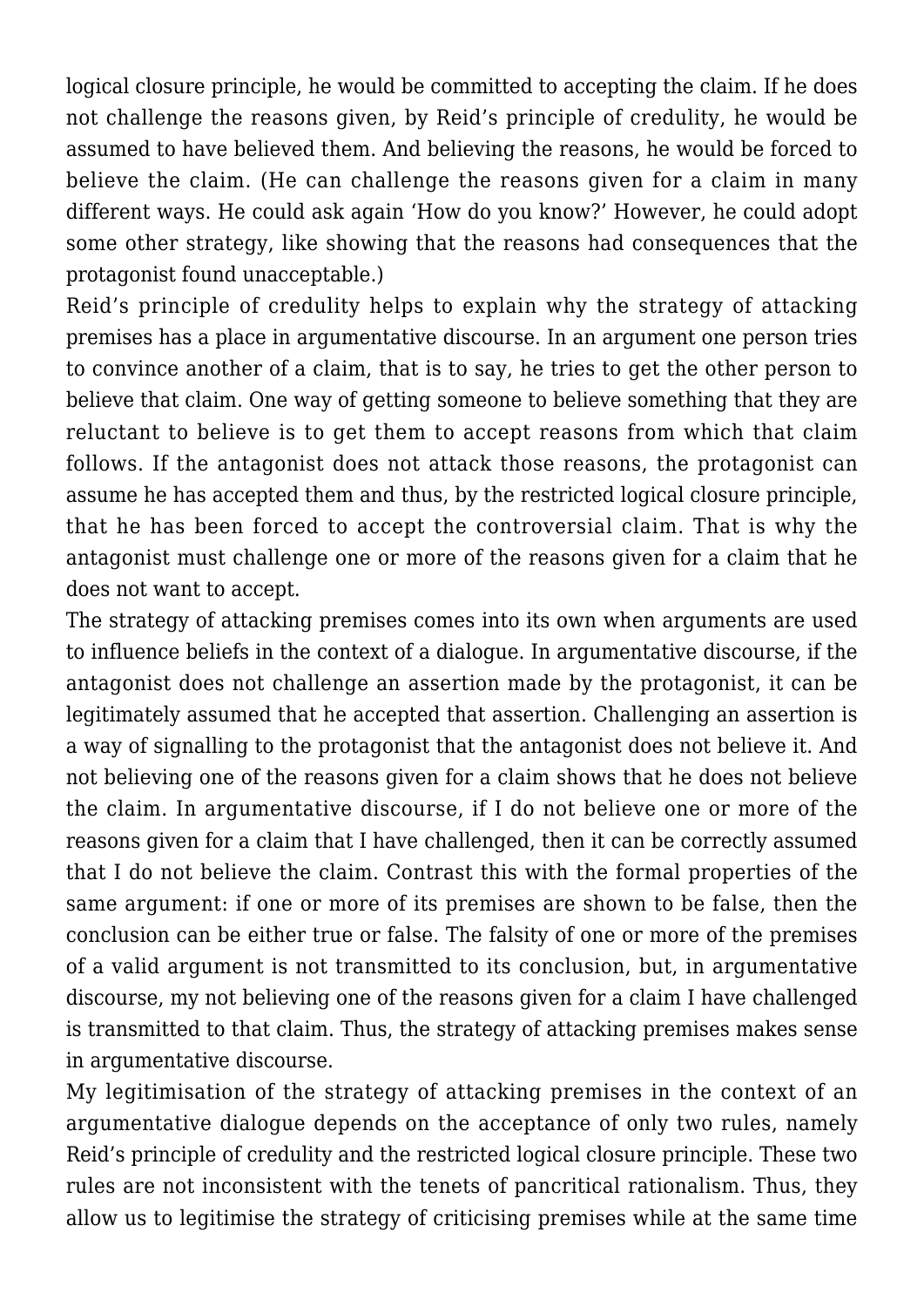embracing pancritical rationalism. However, those two rules are not specific to pancritical rationalism. Therefore, my legitimisation of the strategy of attacking premises can be accepted by anyone who accepts those two rules no matter how they conceive of rationality.

#### 5. *Conclusion*

I have argued that there is a place for the practice of asking for and criticising reasons in argumentative discourse. Most people accept this, but a common account of why this strategy is used is faulty. This says that you show that the conclusion of an argument is false by showing that one of the premises of that argument is false (Schopenhauer 2005, p. 174). This is straightforwardly wrong as a valid argument can have a true conclusion even if all of its premises are false. To understand the strategy of attacking reasons we have to look at how it is used in argumentative discourse involving a protagonist and an antagonist. I have indicated several of the consequences of using this strategy both on the protagonist and the antagonist. By asking for the reasons given for a claim made by the protagonist, the antagonist signals that he does not believe that claim. Furthermore, it prevents the protagonist from using that claim as a reason for a further claim until he can provide acceptable reasons for it. By criticising the reasons that the protagonist gives for his claim the antagonist again signals that he does not believe them and, if the protagonist cannot rebut those criticisms, he cannot make further use of his original claim in his argument with the antagonist. If he cannot, he may excuse himself from the conversation or try a different approach to getting his message across. The truth or falsity of the reasons given for a claim and how these may affect the truth-value of the claim is not the issue when the strategy of attacking reasons is used in argumentative discourse. What matters in an argument that takes place in the context of a dialogue is whether or not the antagonist accepts what the protagonist claims and whether the protagonist can make further use of a claim he has made. It should be noted that I am not suggesting that truth and falsity are irrelevant to argumentative discourse. They are crucially important as all of us want to have true beliefs rather than false ones. What I am saying is that you cannot understand the strategy of attacking premises just in terms of the truth-values of the component statements of the argument being criticised as falsity is not generally transmitted from the premises to the conclusion of a valid argument. To understand this strategy you need to take into account what the antagonist, as the user of the strategy, believes. This is because his not believing one of the premises of an